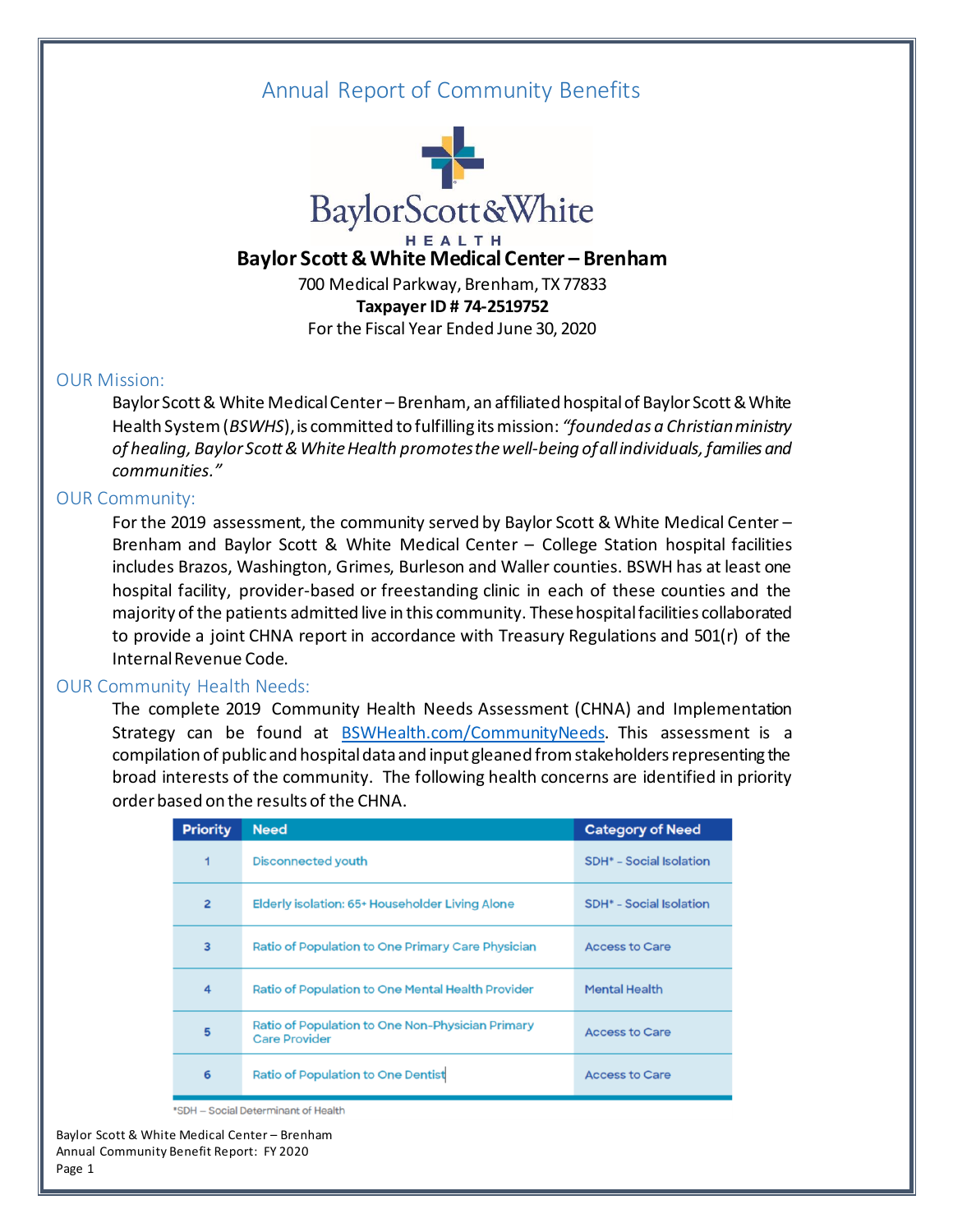# OUR Community Benefit: FY20 Total \$ 8,105,605

### Charity Care  $$ 4,912,959$

Unreimbursed expenses associated with providing medical care for the indigent, uninsured, and underinsured through Medicaid and other government, state, or local health care programs.

Government Sponsored Programs \$2,647,196

Unreimbursed expenses associated with providing medical care to the beneficiaries of Medicare and other federal, state or local government health care programs.

# Community Health Improvement \$271,791

The programs and services that extend beyond patient care activities and include services directed to both individuals and larger populations in the community. These services include such things as educational information about preventive health care and treatment for specific diseases, informational health lectures to help understand various conditions and diseases as well as available treatment options, opportunities that promote healthy activity and wellness initiatives, health fairs and screenings, and support groups.

Financial and In-Kind Donations \$ 266,335

Baylor Scott & White provides community benefit program grants and support to local non-profit organizations through dedicated community benefit funds as well as donations of staff time, medical supplies or equipment.

Other Community Benefits \$7,324

Baylor Scott & White provides other services with the goal of improving the overall health of the community including ongoing assessment of community health needs and evaluation of community health programs and services.